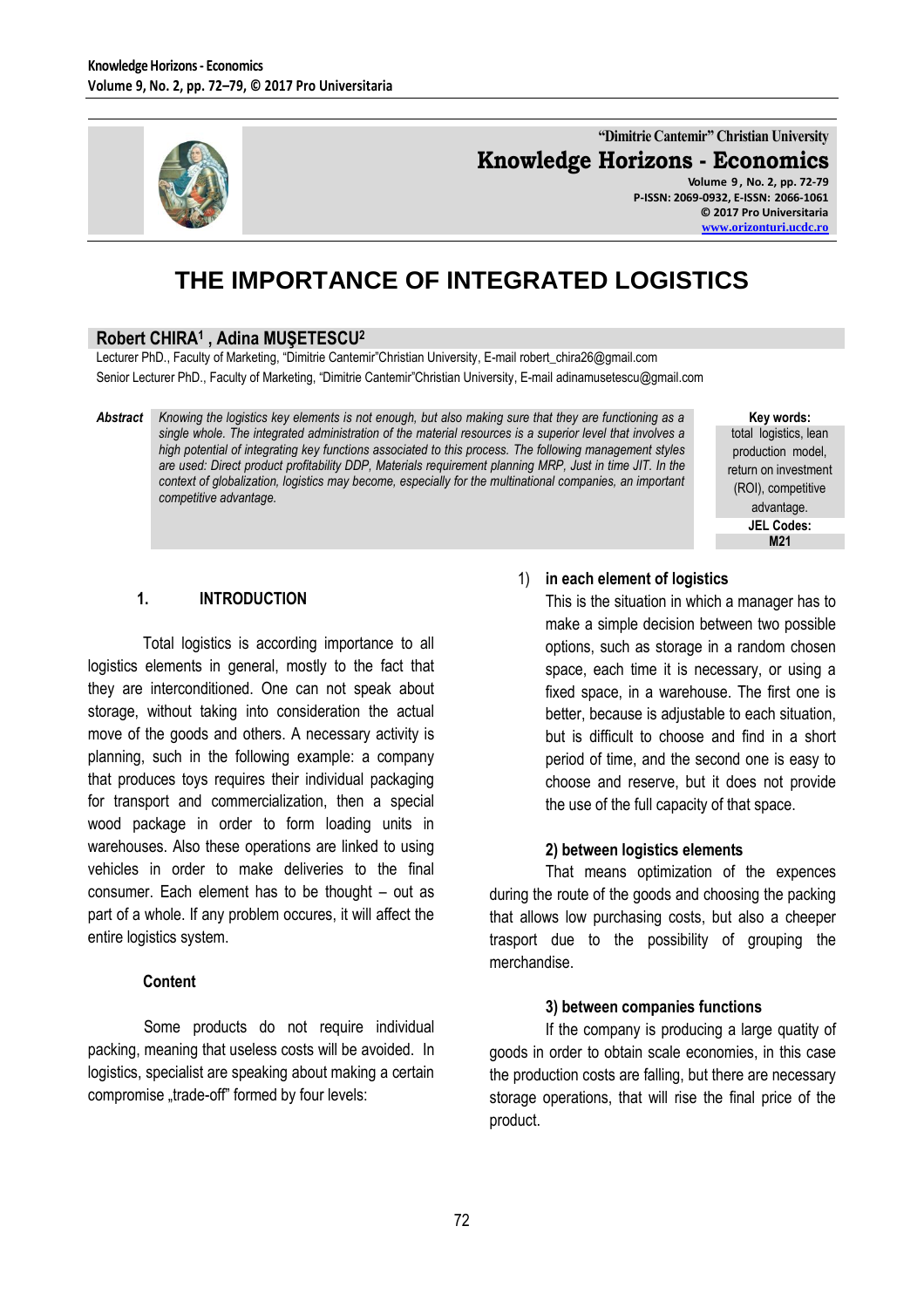| Compromises                                                      | <b>Finance</b>        | <b>Production</b> | <b>Distribution</b>                                  | <b>Marketing</b>                                                                          |
|------------------------------------------------------------------|-----------------------|-------------------|------------------------------------------------------|-------------------------------------------------------------------------------------------|
| High capacity<br>production                                      | Low costs<br>per unit | Standardized      | Needs storage<br>and inventory                       | Low price                                                                                 |
| Few storages                                                     | Low costs             | Has no influence  | Simple logistics<br>structure                        | Low customer service;<br>big distance between the<br>warehouse and the final<br>consumer. |
| Individual<br>package that does<br>not give enough<br>protection | Low costs             | Has no influence  | Few transport<br>options                             | Product damagers can<br>occur                                                             |
| Low warehose<br>survailance                                      | Cutting<br>costs      | Has no influence  | Low efficency<br>due to not<br>enough<br>survailance | Sales can be lost due to<br>difficulty of choosing and<br>finding the products.           |

|  |  |  | Table no. 1: Potential logistics compromises |
|--|--|--|----------------------------------------------|
|--|--|--|----------------------------------------------|

Source: Rushton A., Croucher P., Baker, P. – The Handbook of Logistics & Distribution Management, The Chartered Institute of Logistics and Transport (UK), 4th Edition, 2010.

#### **4) Between the company and external organizations**

For instance, a producer sells directy to a retailer, and the last one is taking the merchandise into its own warehouses, that can mean serious cost economies.

In any company, the managers are facing three decisions types: strategical, tactical and operational. Choosing a certain way of transport for the products, can be a tactical decizion for a company and a strategic one for another (it is tactical if the product is destined for a local market and a strategic in case of a company that has a global logistics system).

| <b>Strategical decizion</b>                                                                                                                                                                                                                                                                                                                                                                                                                                                                                                                                                    | <b>Tactical decizion</b>                                                                                                                                                                                                                                                                                                                                                                                                                                                                                                                  | <b>Operational decizion</b>                                                                                                                                                                                                                                                                                                                                                  |
|--------------------------------------------------------------------------------------------------------------------------------------------------------------------------------------------------------------------------------------------------------------------------------------------------------------------------------------------------------------------------------------------------------------------------------------------------------------------------------------------------------------------------------------------------------------------------------|-------------------------------------------------------------------------------------------------------------------------------------------------------------------------------------------------------------------------------------------------------------------------------------------------------------------------------------------------------------------------------------------------------------------------------------------------------------------------------------------------------------------------------------------|------------------------------------------------------------------------------------------------------------------------------------------------------------------------------------------------------------------------------------------------------------------------------------------------------------------------------------------------------------------------------|
| - medium and long time horizont;<br>- taking into consideration $1 - 5$<br>years;<br>- is reffering to an ensemble of<br>departments:<br>- compromises between the<br>companies functions;<br>- compromising between the<br>company and other external<br>organizations;<br>- planns and financial politics of<br>the company;<br>- developing a general strategic<br>plan;<br>- reffers to: customer service,<br>distribution channels, production<br>location, warehouses<br>configuration (number and<br>location), choosing the used way<br>of transport, direct delivery. | - short and medium time horizont;<br>- taking into consideration 6 month<br>– 1 year;<br>- making decizions to the<br>department level;<br>- the annual budget;<br>- financial planns;<br>- detalis of the general company's<br>plann;<br>- reffers to: vehicles type, number,<br>dymensions, filling contracts, routes<br>establishment, delivery shedule,<br>the number of drivers that are<br>necessary, warehouses structure,<br>operations involving moving pallets,<br>drawing up the documentation,<br>respecting the proceedures. | - day to day decisions:<br>- checking the roules aplication and<br>also how the standards are used;<br>- control through weekly and annual<br>reports:<br>- implementing an operational<br>plann;<br>- reffers to goods reception,<br>checking goods, placing orders,<br>loading shedule, stocks situation,<br>drawing up documentation,<br>maintaining vehicles and others. |

|  |  | Table no. 2: Characteristic of the logistcs decision types |  |  |  |  |
|--|--|------------------------------------------------------------|--|--|--|--|
|--|--|------------------------------------------------------------|--|--|--|--|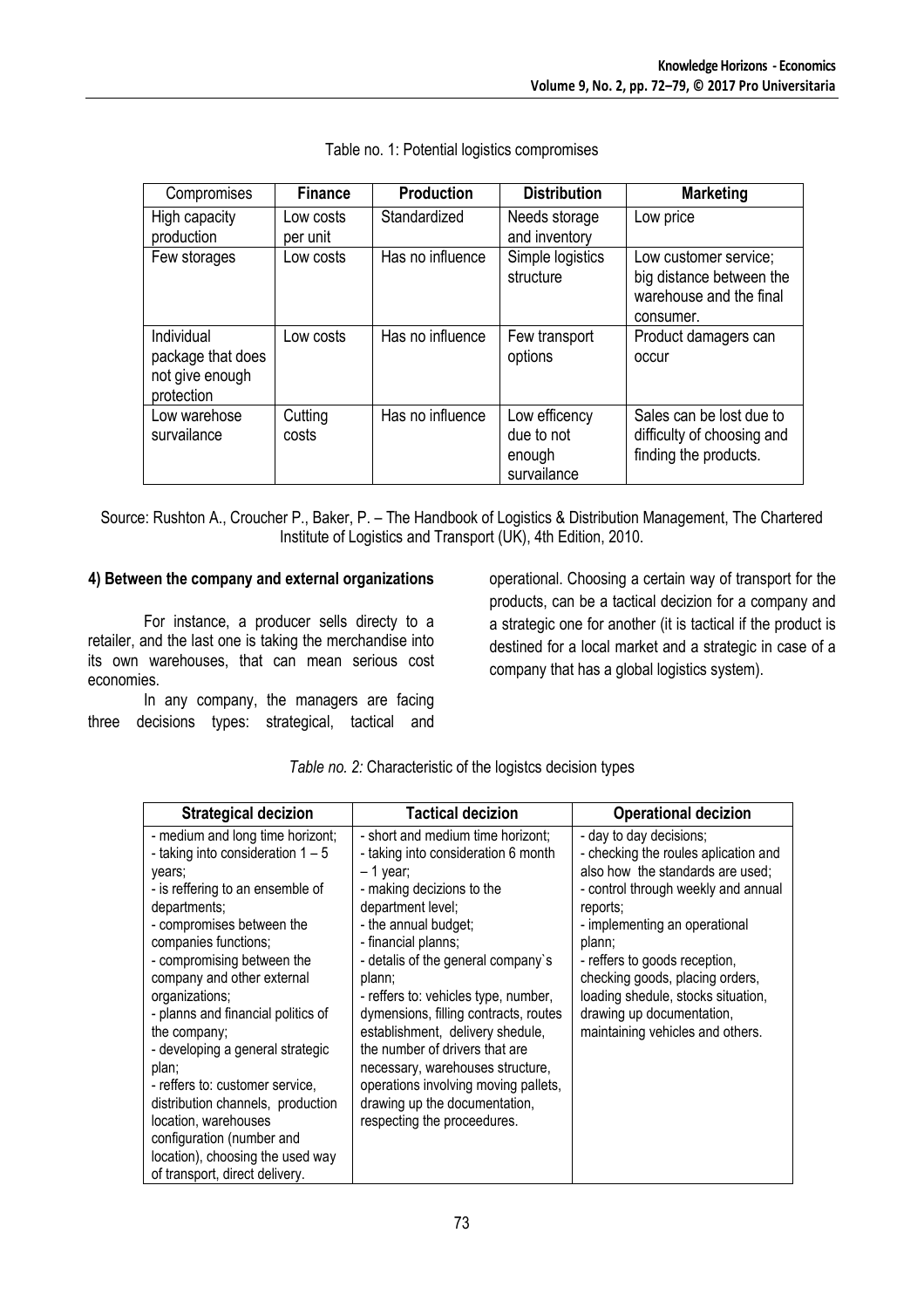Source: Rushton A., Croucher P., Baker, P. – The Handbook of Logistics & Distribution Management, The Chartered Institute of Logistics and Transport (UK), 4th Edition, 2010.

Logistics is dependent to the demand and requests dynamic.

A high integration level allows an efficient cooperation between the participants of the logistic chain, in order to ensure a quick response to the customers wishes. In the specialized literature thise concept is called "Efficient customer response" (ECR). Hutchinson describes ECR as "better satisfaction, faster and with lower costs regarding the fulfillment of the customer's wishes".

The integrated administration of the material resources is a superior level that involves a high potential of integrating key functions associated to this process. It exceeds the classical organizational models and it is promoting a new managerial philosophy that ensures a more active and independent administration of material resources in the economic units<sup>1</sup>. Still it has to be noticed that justification of raising productivity has to be analyses separately for the first phases of implementing the concept, time when the productivity is very low<sup>2</sup> . The company is making the transit to a computer based administration<sup>3</sup>.

The entering or exist date can be used for solving multiple problems due to their introduction in a centralized data bank, that will administrate the material resources. The effort of making changes is not only a financial one, but also involves training the personnel<sup>4</sup>.

The concept of integrated administration of material resources corresponds to the philosophy of the following models: "Business Process Reengineering" and "Lean Production".

"Lean" production is a frame – concept that was initially promoted through the book "The machine that changed the World"<sup>5</sup> that presented good practices of this type in the building cars industry. The main advantages offered by lean production are: high productivity, low costs and short time and also improved quality<sup>6</sup>.

 $\overline{a}$ 

 $\overline{a}$ 

<sup>1</sup> Fieten, R*.*(1994) - *Integrierte Materialwirtschaft – Stand und Entwicklungstendenzen,* 3. Auflage, Leinfelden- Echterdingen.

<sup>2</sup> Ahlstrom P., Karlsson C. (1996) - *Change processess toward lean production: the role of the management accounting system,* International Journal of Operations&Production Management, Vol. 16, No.11.

<sup>3</sup> Zanoni S., Zavanella L. (2005) - *Model and analysis of integrated production–inventory system: The case of steel production*, Int. J. Production Economics 93–94.

<sup>4</sup> Yuthas K., Young S.T. (1998) - *Material matters: Assessing the effectiveness of materials management IS*, Information & Management.

<sup>5</sup> Womack J. (1990) - *The machine that changed the world,* Rawson Associates, New York.

<sup>6</sup> Sriparavastu L., Gupta T. (1997) - *An empirical study of just in itme and total quality management principles implementation in manufacturing firms in the USA*, International Journal of Operations&Productions Management, Vol 17, No.12.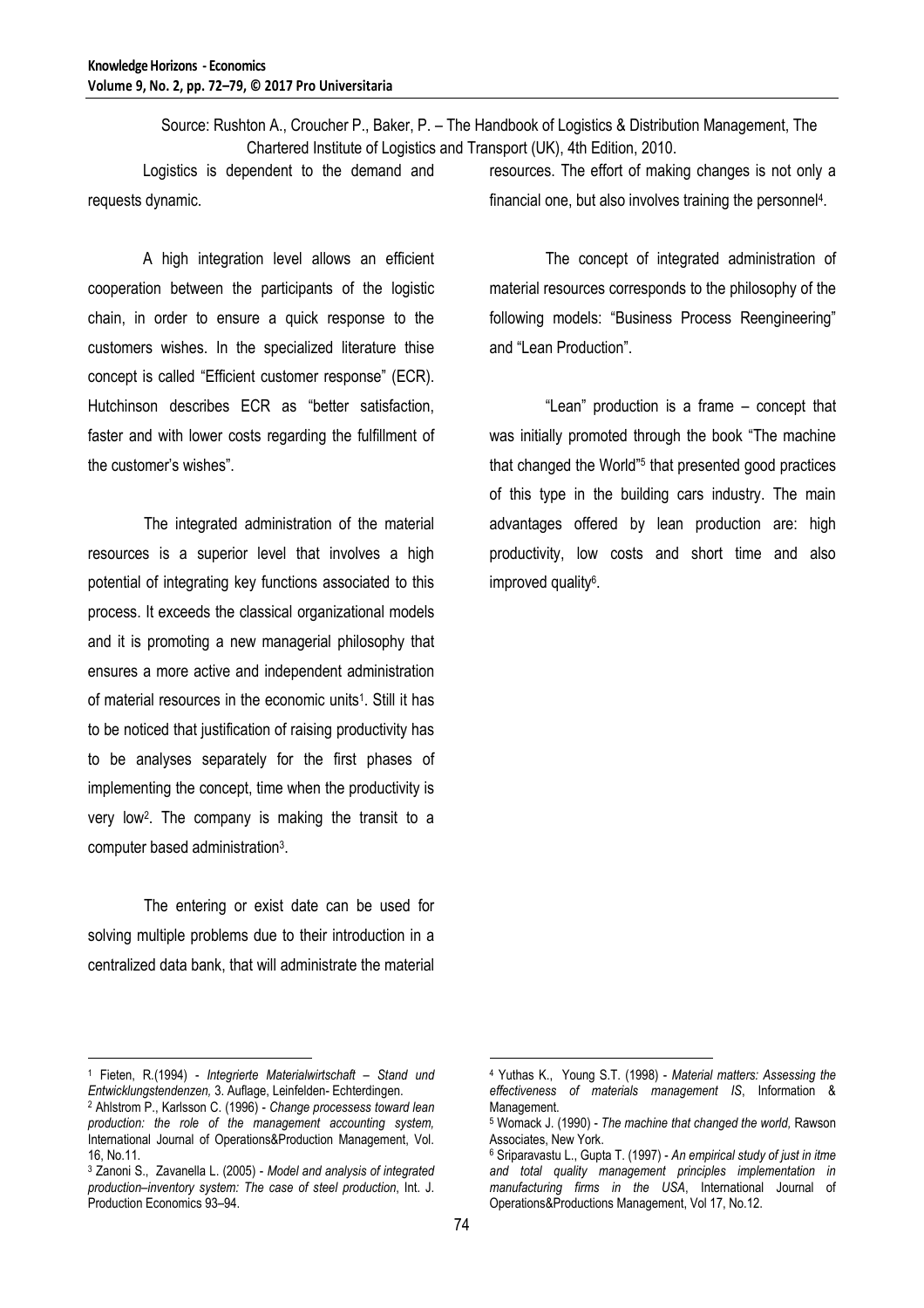#### Flexible informational system



*Figure no.1* Lean production model

One of the main objectives for lean production is cutting all activities that are not adding value to products and services<sup>7</sup>.

The integrated administration of material resources presents an operative importance, as well as strategic, due to the opportunity of a contribution in competitively of a certain company. This can be realized by reducing the number of hierarchical levels, the growth of the offered services, a differentiation from the competitor's products, a more visible orientation towards protecting the environment and the necessity of reducing the costs associated to these activities.

The lean production involves a decentralization of the personnel responsibilities, in order to allow sending important information in an effective time, to the right person.

The main indicatory that are valuable for any company that wants to improve its informational system are<sup>8</sup> :

- Frequent employees communication;
- A number of informative meetings between workers and top managers;

 $\overline{a}$ 

- Percentage of written procedures;
- Percent of the equipments that are associated with the material resources administration and that are included in a computer data base;
- Number of decisions that any employee is authorized to take without further approval.

Any economic activity is profit orientated. Logistics can contribute to increasing financial performance of the comapany.

The most relevant index for measuring a company`s business succes is gross profit (income expenses). Many times statistics are based only on the turnover, that is not offering a real financial image.

Obtaining low logistics costs involves making transport activity efficient, reduction of storage expenses, but also increasing the worker`s loyalty so they become more efficient.

Inventory can be made upon stocks, but also involve the amount of money when the company is working with cash.

In many companies the cost of materials is a very important part of the final price (about 60%).

<sup>7</sup> Womack J., Jones D. (1996) - *Lean Thinking: Banish Waste and Create Wealth in your Corporation*, Simon&Schuster, New York. <sup>8</sup> Sanchez A.M., Perez M., P. (2001) - *Lean indicators and manufacturing strategies*, International Journal of Operations&Productions Management, Vol. 21, Iss.11.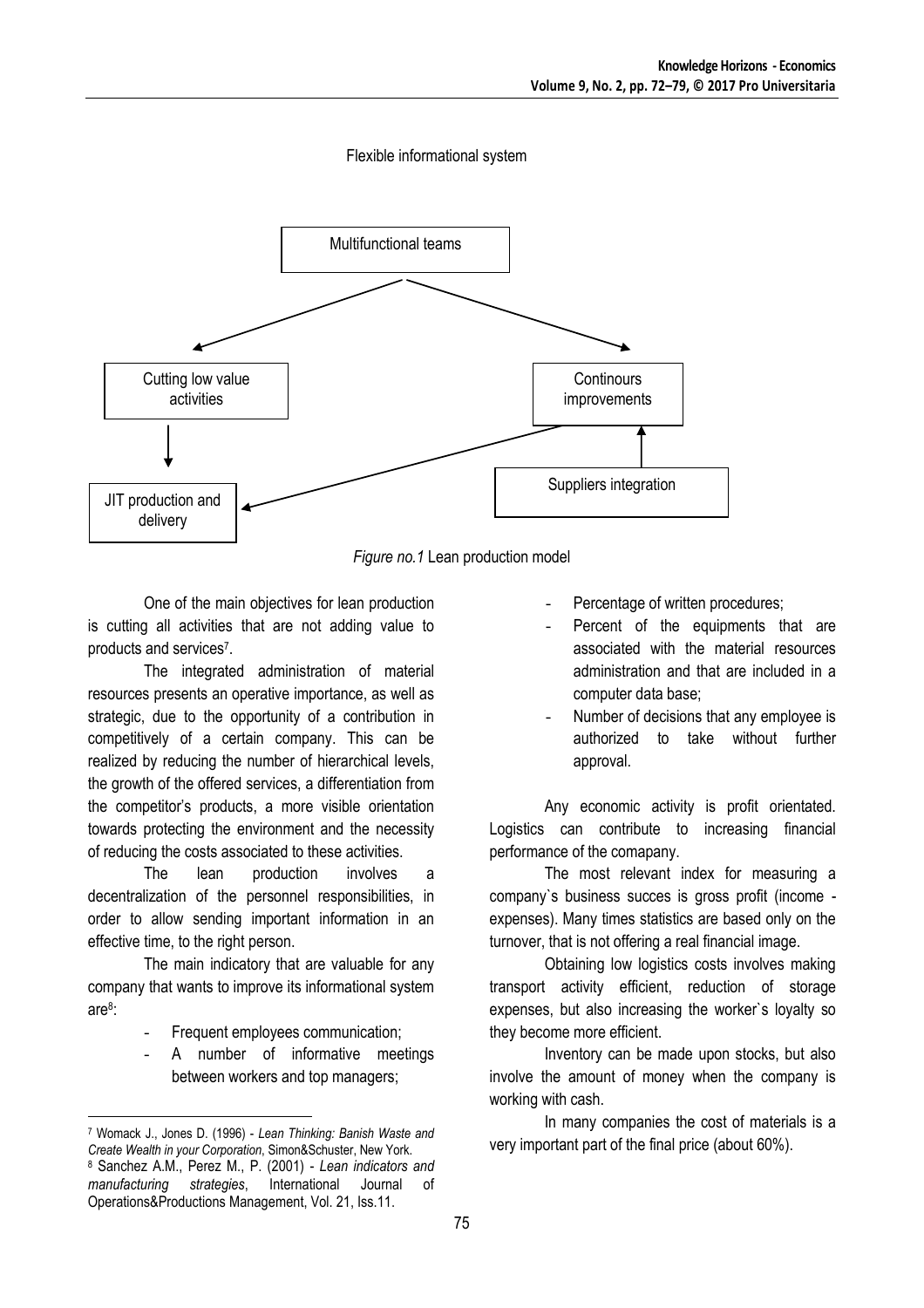Numerous studies have determined that a bad management of material resources has negative implication on the value of the companies shares $^{\rm 9}$ .

Managers have the task to find new techniques to administrate material resources in order to reduce cost, improve profitability and the return on investment (ROI).

ROI = (Profit/Sales) x Sales/ (Fixed assets + working capital)

*Table no. 3:* The medium cost of materials<sup>10</sup>

| Medium             | The field                                   |
|--------------------|---------------------------------------------|
| materials cost     |                                             |
| $(\% )$            |                                             |
| Over <sub>65</sub> | Industry of cotton, sugar, wool, commercial |
|                    | vehicles                                    |
| 60-65              | Textile and bakery industry                 |
| 55-60              | Non - ferrous metals industry               |
| 50-55              | Chemical, cement, electricity industries    |
| 45-50              | Pharmaceutical industry                     |
| 40-45              | Vinegar, newspapers, planes industry        |

The efficient administration of material resources can have significant contribution to cost reduction of company`s material resources. There are three major costs that need to be taken into consideration: the effective material`s cost, order`s cost, stocks for materials resource`s cost and the lack of material resources cost.

## *Table no. 4:* The effects of material`s cost reduction with 10%

 $\overline{a}$ 

| No. | Factor      | Reference    | Increased | The        |
|-----|-------------|--------------|-----------|------------|
|     |             | in thousands | turnover  | material's |
|     |             | Euro         | 10%       | cost       |
|     |             |              |           | reduction  |
|     |             |              |           | with       |
|     |             |              |           | 10%        |
| 1   | Turnovers   | 100.000      | 110.000   | 100.000    |
| 2   | Material's  | 50.000       | 55.000    | 45.000     |
|     | resources   |              |           |            |
|     | costs       |              |           |            |
|     | material    |              |           |            |
| 3   | Wages       | 20.000       | 22.000    | 20.000     |
|     | costs       |              |           |            |
| 4   | Other       | 20.000       | 22.000    | 20.000     |
|     | costs       |              |           |            |
| 5   | Total costs | 90.000       | 99.000    | 85.000     |
| 6   | Profit      | 10.000       | 11.000    | 15.000     |
|     | Profit      |              | $+10\%$   | $+50%$     |
|     | change      |              |           |            |

Source: Wannenwetsch 2007<sup>11</sup>

According to this table, materials cost reduction with 10% determines a raise in profits of 50%. *The effective material cost* is depends on the acquisition price and the quantity.

|  | Table no. 5: Determining the acquisition price |  |
|--|------------------------------------------------|--|
|  |                                                |  |

| Catalog price                                               |
|-------------------------------------------------------------|
| + The minimum quantity to order / - Discounts of quantity   |
| - other reduction types (such as repeated purchase, special |
| offer) and solvency                                         |
| = The targeted purchasing price                             |
| - sconto                                                    |
| = The net purchasing price                                  |
| + Transport cost, Insurance cost                            |
| + The cost of packing                                       |
| = The purchase price                                        |

*The cost of orders* is measuring the costs associated to launched and processing orders. The size of the order`s cost depends on the frequency of orders and not on quantity.

This costs are strongly influenced by the company`s policy. The order`s costs can include the costs for calculation needs, stocks, quality control (only a part), market research about material resources, suppliers selection and other administrative costs (such

 $\overline{a}$ 

<sup>9</sup> Chen H., Frank M., Wu O. (2005) - *The Inventories of American Companies between 1981 and 2000*, Management science 51.

<sup>10</sup> Gopalakrishnan P., Sundaresan M. (2006) - *Materials management: an integrated approach,* 28.ed., Prentice Hall of India, New Delhi.

<sup>11</sup> Wannenwetsch (2010) - *Integrierte Materialwirstchaft und Logistik*, 4. Ed, Springer, Heidelberg.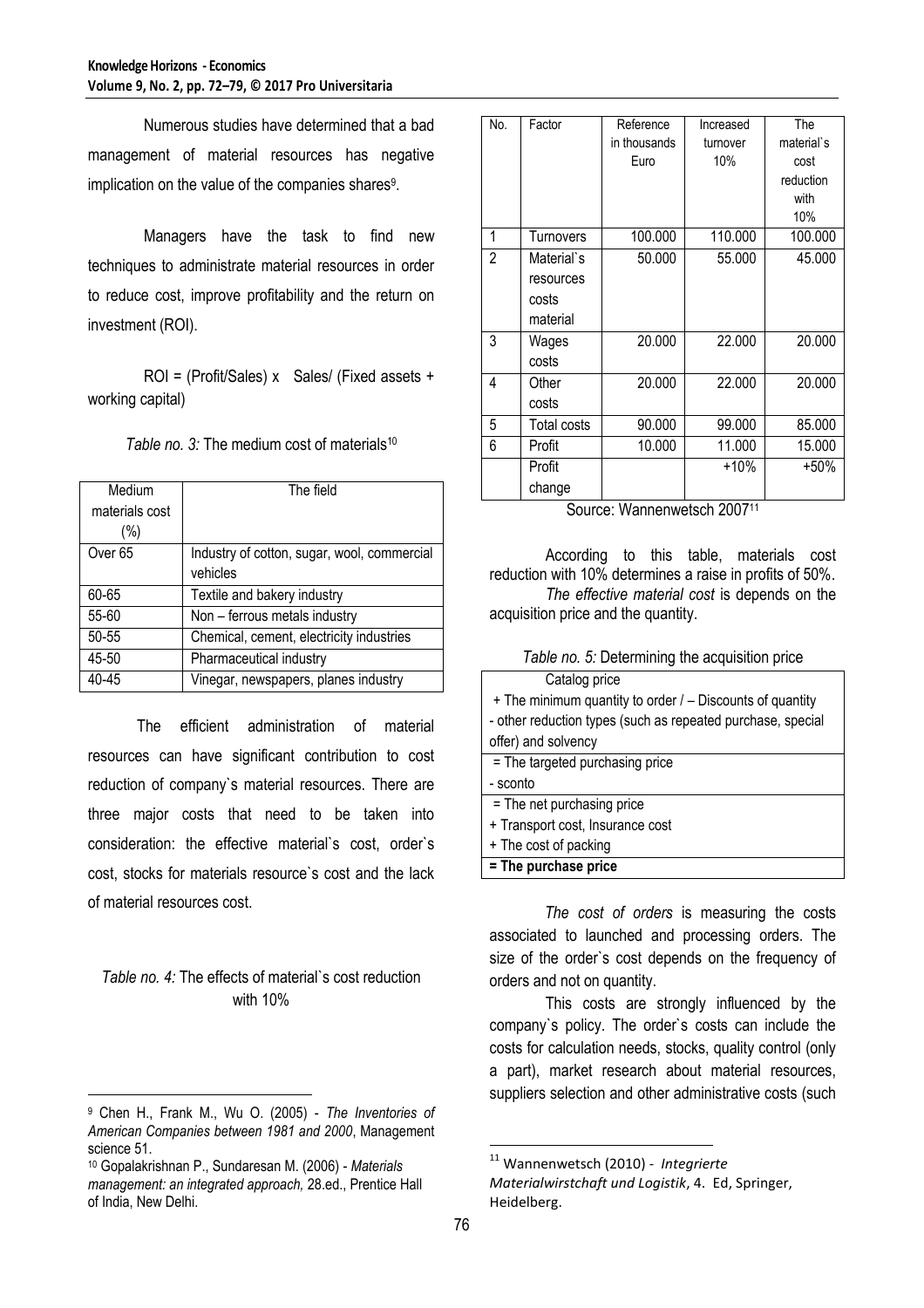as: phone, internet, checking bills, working paper and others).

*Stocks for materials resource`s cost* involves fixed and variable costs. To have fixed costs means that they do not depend on the stocked material resources (such as: maintain the spaces, heat, electricity, personnel, rent and others).

*The lack of material resources cost* appears in the shape of opportunity costs. That is the case for instance of not respecting the schedule terms for each activity.

Traditional models for administration of the material resources are very easy to use, because they are conceived as a manual process. They are based on a known demand, which it does not occur in real life.

The new tendencies in the materials resources administration are based on integrated management, meaning that they are taking into consideration the complexity of the activities involved in planning the necessary material, planning the stocks, controlling the stocks and others<sup>12</sup>. If these processes are separated, a lot of conflict situations can occur <sup>13</sup> .

The main advantages offered by an integrated materials resources administration are:

- A better accounting of the material resources, due to the fact that there is a single central organizatory entity responsible for this action;

- A better coordination of the use of material resources, due to responsible and trained personnel that is using efficiently the materials;

- raising performance, due to the reduced time between placing an order and receiving the materials;

- A better adjustment to the electronic systems for materials administration, due to the existence of a central unity responsible to collecting data regarding materials;

- Better opportunities for collaboration and development, due to the shared work inside the integration.

In the recent period, the number of large companies with international activity is continuously increasing. They need to adjust the logistics system to

 $\overline{a}$ 

the requirements of covering significant geografical areas.

The brand may be a global one, also the production, the inventory sistem can be centralized, but the necesity of delivering products in specific regions is a local one.

Usualy, the companies are using specialized distributors for each market and for every product.

To be dependent on a large number of distributors, presume using a large time period for a product to reach the final consumer, suplimentary costs, difficult management, using combined ways of transport, difficulty in estimating the period of tranzit and others.

There is a big logistics challenge in reducing the costs and deliver in time the necessary goods.

The following management styles are used:

1) *Direct product profitability DDP*:

There are calculated costs for each type of product. It is not used an estimated cost for a group of products. Also, all costs are carefully observed and compared to a refference standard cost for each logistic element, in order to prevent possible problemens and solve them.

This system is important also in developing marketing strategies.

2) *Materials requirement planning MRP*:

This is a computer inventory system, that offers accurate information about the materials necessary of the company. It offers support for storage and transport activities.

3) *Just in time JIT*

It reffers to the useless costs, that can determine that the final price will rise. The goods production has to respect clients wishes, their quality to be apropriate, to eliminate wastes (in production, inventory, placement, storage and others).

We have to analyze carefuly each situation, because, for instance making lots of small dimension transports to a retailer, in order to avoid accumulation of stocks, can determine waste of time and high transport costs.

## **CONCLUSIONS:**

The general attitude towards logistics has changes in the recent time. This was perceved negatively, as beeing the main cause of important

<sup>12</sup> Jonsson, P. (2008) - *Exploring problems related to the materials planning user environment*, Int. J. Production Economics 113.

<sup>13</sup> Chen, F. (1999) - *Decentralized supply chains subject to information delays*. Management Science 45 (8).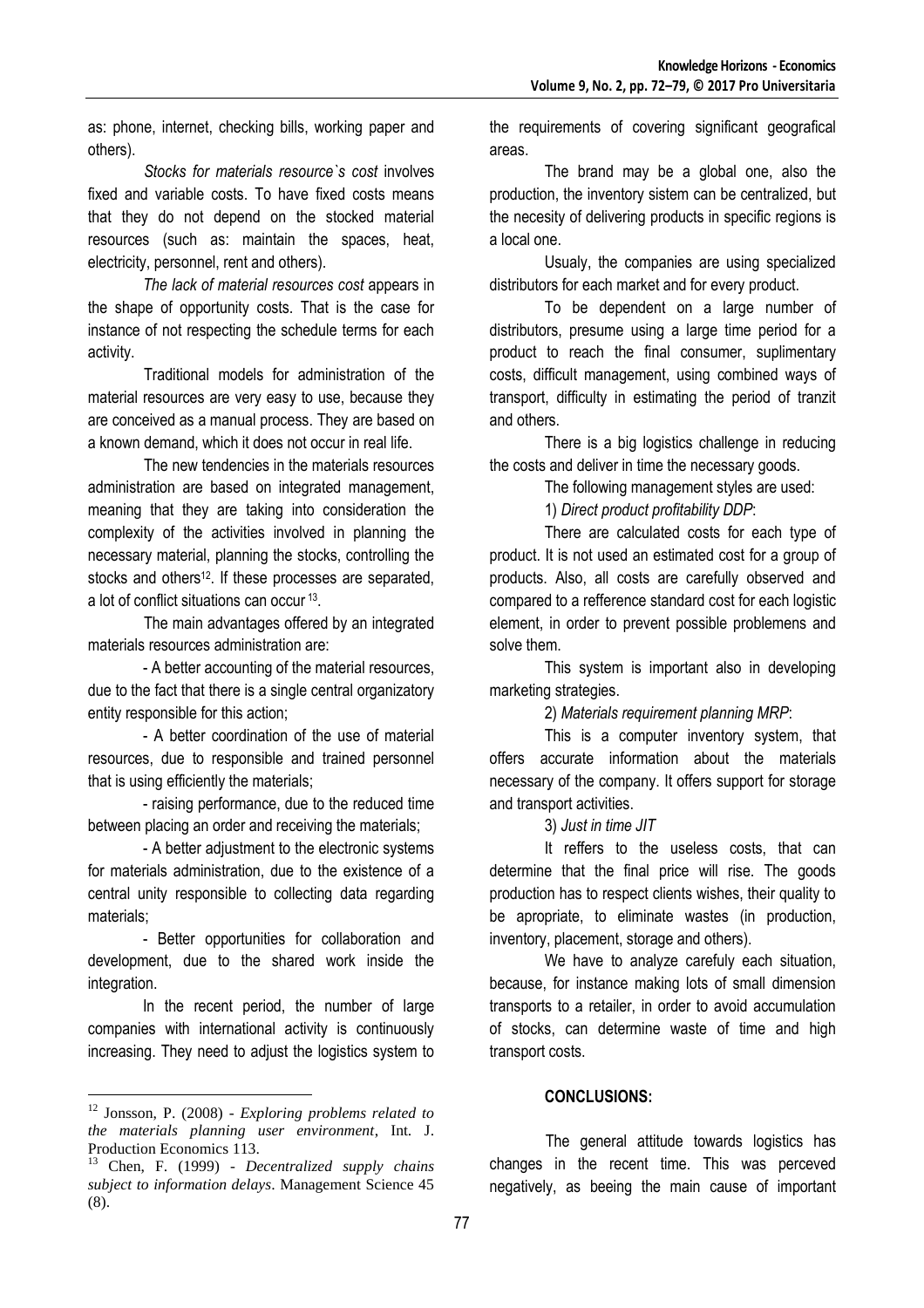costs, but developing an efficient system can reduce costs and have a positive impact on the final price of the products.

Logistics makes possible for goods to become available to consumer, in safety conditions, at the lowest possible price in a determined location.

Logistics is an addition of specific activities, such as:

#### 1) *Key activities*

a) *standards of the customer service department:*

- identification of customers needs and those reflection in customer service activity;

- the determination of the satisfaction level for the clients regarding the granted services.

b) *transport:*

- selecting the way of transport;
- enssuring merchandise protection;
- the transporter`s route;
- the vehicle`s shedule;
- choosing the right equipment;
- fulfiling the documentation;
- pallets administration;
- cashing administration;
- payments administration;
- general audit.

#### c) *managing stocks*:

- the raw materials, parts and final products storage policy;

- developing forcasts regarding parts of products and final products;

- the storage points identification;

- establishing the number and dimensions fo the storage points;

- using strategies such as push and pull.

d) *informational flows and processing orders:*

- orders accounts and conducting sales;

- methods of information processing;

- estabilishing methodologies regarding orders processing.

2) *Support activities*:

## a) *storage*

- establishing storage space;

- establishig the stocks size;

- configuring the storage space;
- stocks accounting.
	- b) *processing materials*
- selecting equipments;
- replacement equipments polices;
- loading/downloading;
- the merchandize`s display in the warehous. c) *acquisition*
- choosing suppliers;
- establishing a shedule for raw materials supply;

- estabilshing the quantity of the necessary raw materials.

d) *protective packing for*:

- moving products;
- storage;

- protection against damages or lost.

e) *cooperation production – transport – operation* for:

- specific quatity units;
- deadline for production;
- the shedule for raw materials supply;
- coordination of components delivery.
	- f) *information* about:
- colecting, storage, moving goods;
- data analysis;

- conducting control proceedures.

Although packing goods is not considered to be a key activity, but a support one, one does not has to underestimate its value. Each logistic activity is vital for obtaining a general succes.

Packing can be:

a) *primary –* what the customer see when the purchase the product and has mostly esthetic purpose;

b) *secondary –* the goods are grouped into a unit, usually a thin cardbord box or a transparent sheet;

c) *tertiary –* includes all activities in order for the product to safely reach the consumer

The objectives of packing reffer to:

1) protecting transit goods against the mechanical deterioration, such as: breacking, crushing, bending (around 43% of the complains causes);

2) protecting goods against water damage: rain, floods, see water (around 15% of the complain causes);

3) protecting goods agains thefts (21% from total complains).

4) other causes: fire, delays, accidents and other.

An example for the packing importance is the Chinese market, that represented a challenge for the american computer producing companies. IBM was confrunted with accusations that is selling used equipments, due to the fact that computers were packed in two layers of plastic and then in a cardbord box, which was not enough against the dust from major